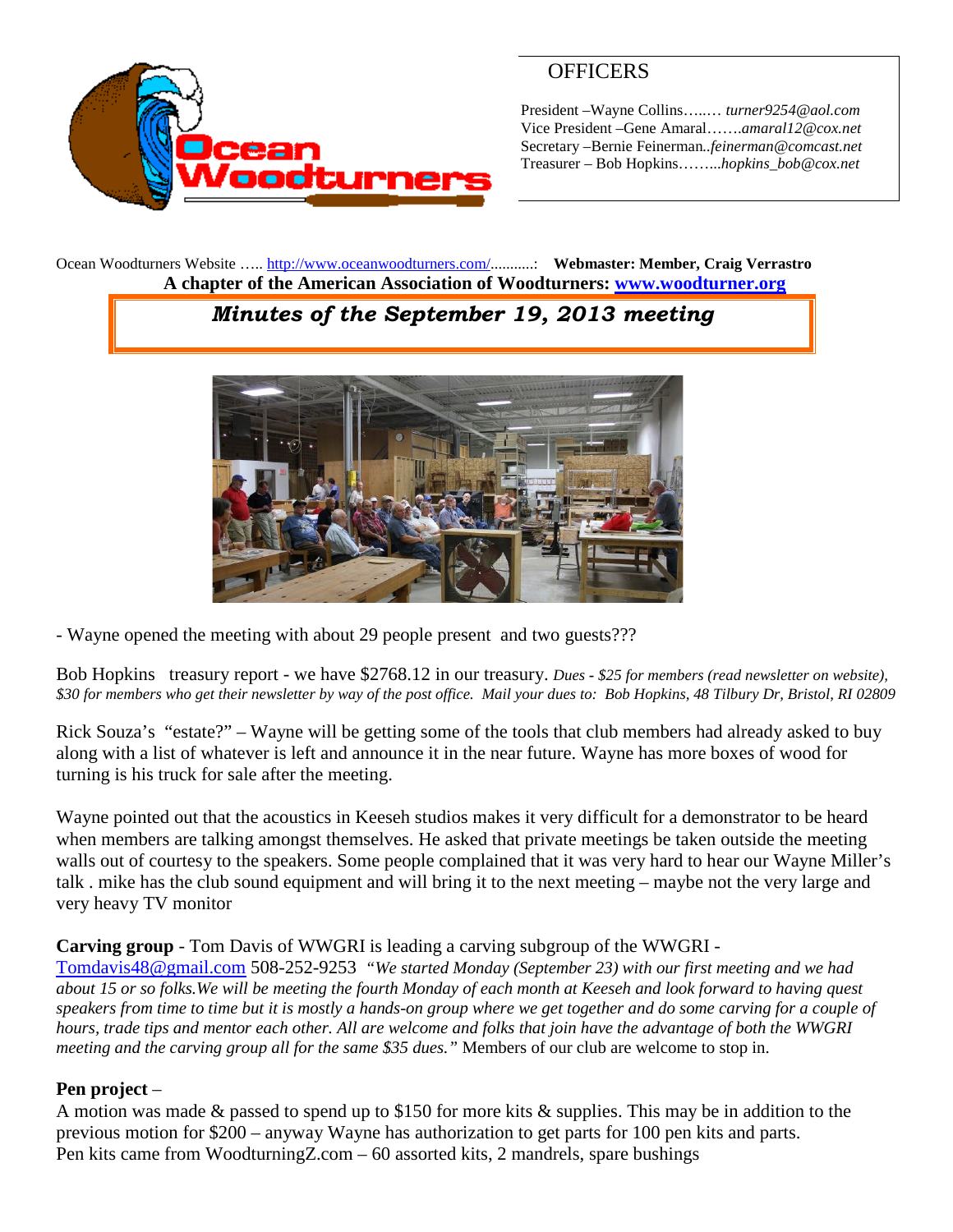Gene will arrange another day on October for a pen making workshop Cookwoods.com has weekly specials on woodturning blanks of all sizes and is worth checking out

**Carousel project** – Gene stepped up and will gather whoever wants to work on a club carousel project and see what is possible/practical for the club to make.

**Slater park** – Mike Murray was ill, Cory Jengo was not at the meeting – only definite people to man the booth are Wayne and Craig – with a weather forecast of heavy rain clearing late in the day the club decided not to go to Slater Park and participate if the Pawtucket raft festival this year.

**AAW chapter survey** – Wayne distributed the minutes and reports from an AAW survey of chapter presidents on how to build clubs, increase particpation, problems, etc. put in link???

**AAW scholarships** - Bernie spoke about the AAW scholarships that are available to AAW members next year. 27 scholarships will be awarded, basically one per chapter [up to 27 chapters] if there are more than 27 entries then winners will be drawn by a lottery. Scholarship is approximately \$500+ for tuition at either Arrowmont or Campbell Folk school for a nominal one week woodturning course. Arrowmont's 2014 schedule not available yet but 2013 schedule is available for an idea of their courses. Campbell current catalog runs from July 2013 to June 2014 winners have to pay for their own transportation and lodging [lodging can be \$500 or so]



routed on his lathe



Gene Amaral made a Beachwood Goblet with a captured ring

Bernie Feinerman showed an unfinished carved Walnut(?) hollowform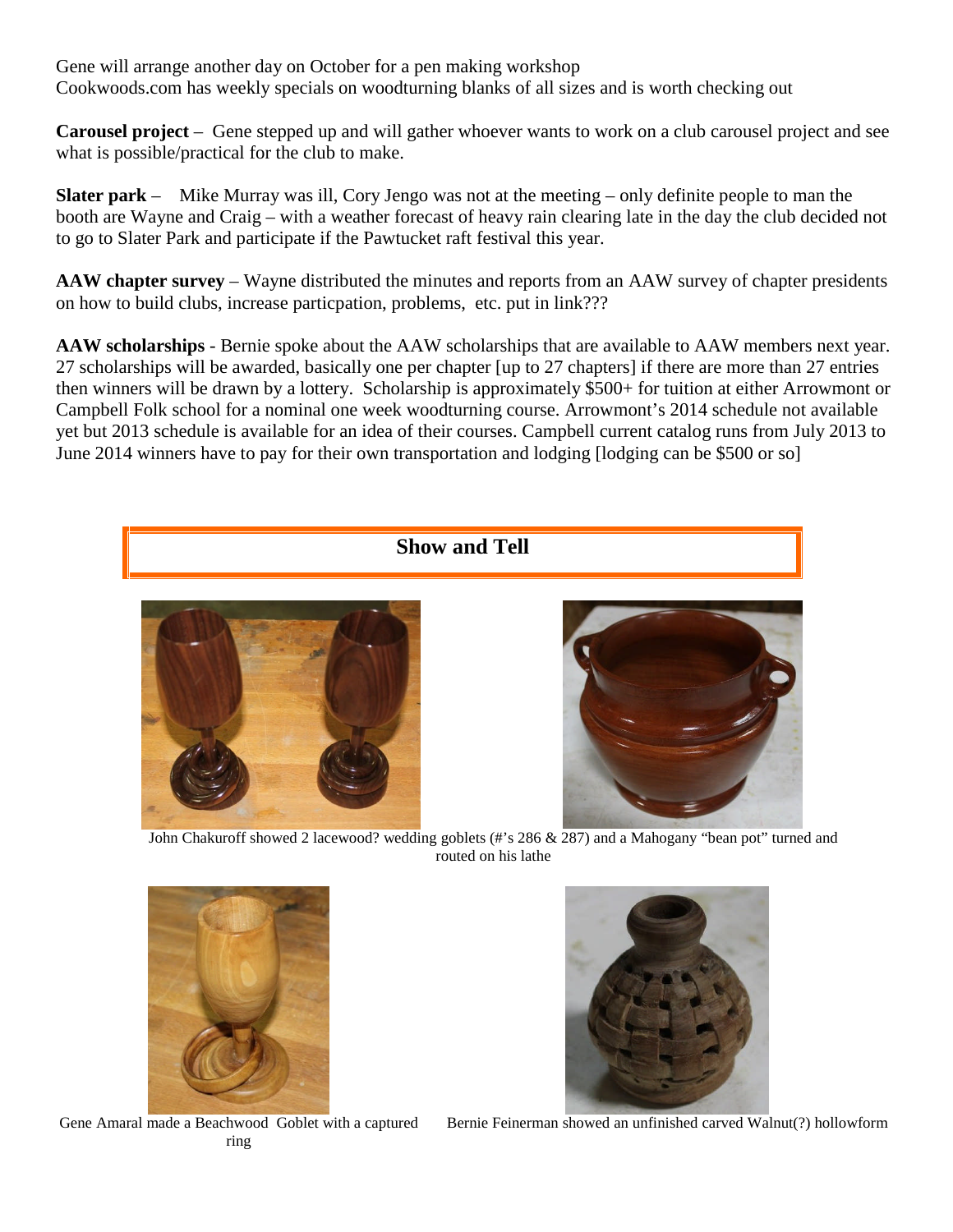### **Demonstration Angelo Iafrate demonstrated the making of an ornament**



Angel Iafrate sanding the finial Sample Christmas ornaments



*Some meeting notes*

Mount wood between centers, round off enough to make a good tenon for chuck mounting Use a caliper with rounded points to check thickness Sharp tools, rub bevels, ????

Pommel cut, long point of skew down, align the bevel, cut?

Sand the finial as you finish a section since it is hard to go back to the beginning after you have removed a lot of wood Made a home made thickness gauge out of 2 "J" shaped pieces of stiff wire (coat hanger wire)



Use a battery filler rubber assembly to blow the dust out of the ornament being hollowed – can be found at Harbor Freight for around \$3 and is quieter than a compressor. Garrett Wade has a smaller one for blowing stone dust out of drilled holes.

Hollowing tools for ornaments can be made by reshaping and grinding Allen wrenches. A pen blank makes a convenient handle for the modified hollowing tool. Angelo clamps an end of the Allen wrench in a vise, hets the other end using a propane torch powered by a MAPP cylinder to red heat and then bends the tip as needed for an offset. He does not find it necessary to retemper the Allen Wrench. Align the tip of the bent and modified allen wrench with one corner of the pen blank handle.

Makes a jam chuck to hold the cutoff hollowed ornament for cleaning up the bottom and fitting on the top. If the jam chuck is too loose, moisten the wood with water to swell the fibers – might have to weight to the following day to remove the shell from the jam chuck if the fibers swell a lot.

If using a sea urchin shell you might need to use a Dremel to flatten the surface where the finial and top wood pieces go. You should make the wood parts to fit into each other so that the shell is sitting on top of the finial and is not a structural member. The ornament is hollowed to reduce its weight as much as practical